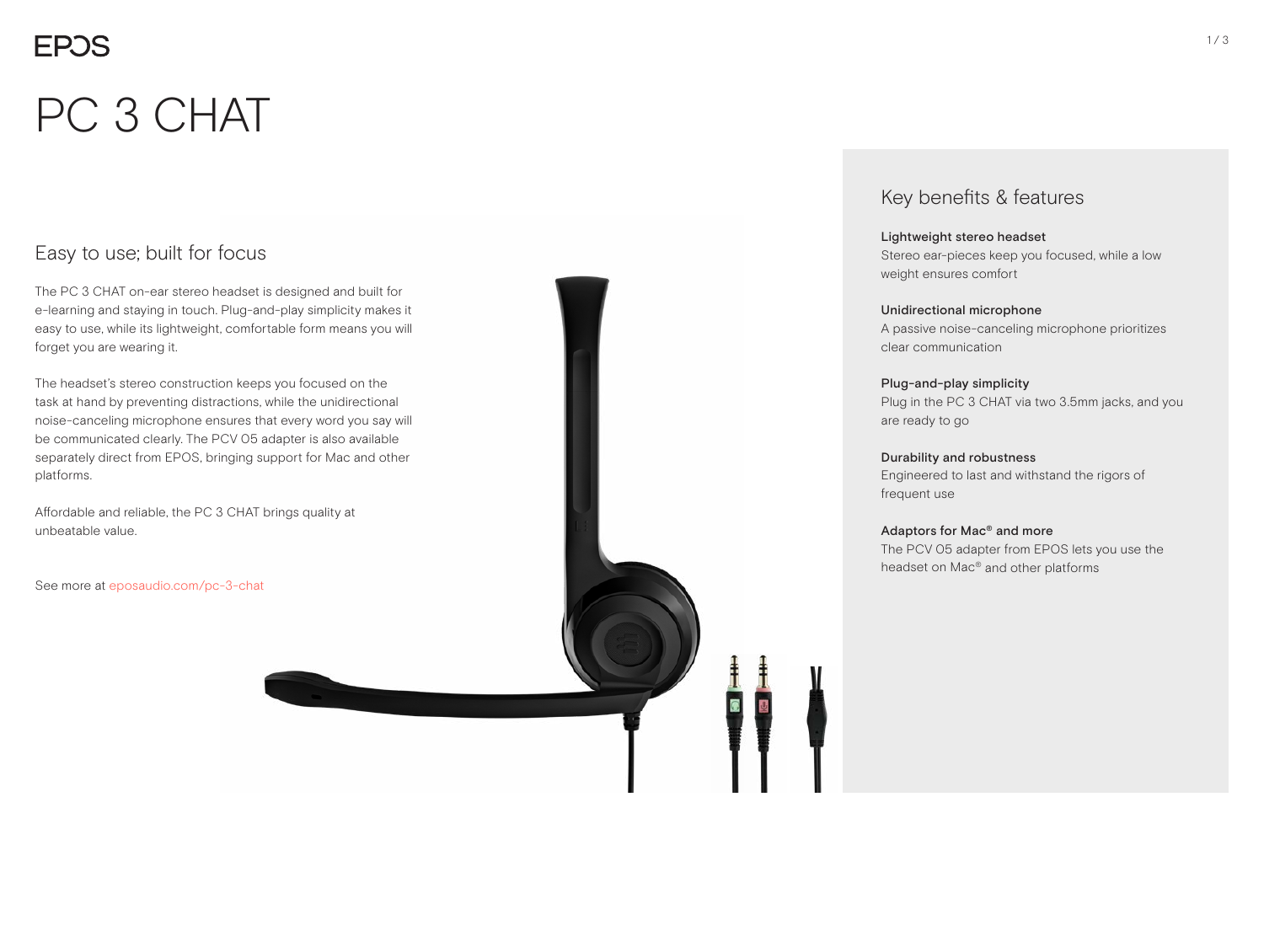## PC 3 CHAT

## Product data

#### General

| Ear coupling         | $On-ear$               |
|----------------------|------------------------|
| Transducer principle | Dynamic, closed        |
| Connectivity         | Wired, 2 x 3.5 mm      |
| Cable length         | 2 <sub>m</sub>         |
| Compatibility        | PC                     |
| Warranty             | 2 years, international |
|                      |                        |

#### Headphones

| Frequency response   | 42-17.000 Hz |
|----------------------|--------------|
| Impedance            | 32O          |
| Sound pressure level | 95 dB        |

#### Microphone

| Frequency response | 90 - 15,000 Hz |
|--------------------|----------------|
| Pick-up pattern    | Unidirectional |
| Sensitivity        | $-40$ dBV/Pa   |
| Impedance          | 2.200          |

| Packaging                                                 |                                                     |
|-----------------------------------------------------------|-----------------------------------------------------|
| Dimension of product packaging<br>$(W \times H \times D)$ | 245 x 215 x 65 mm                                   |
| Package weight<br>(incl. complete product and packaging)  | 200 <sub>g</sub>                                    |
| Dimension of master carton<br>$(W \times H \times D)$     | 515 x 480 x 380 mm                                  |
| Units in distributor master carton                        | 20                                                  |
| Languages                                                 | English, German, French, Spanish, Russian, Japanese |